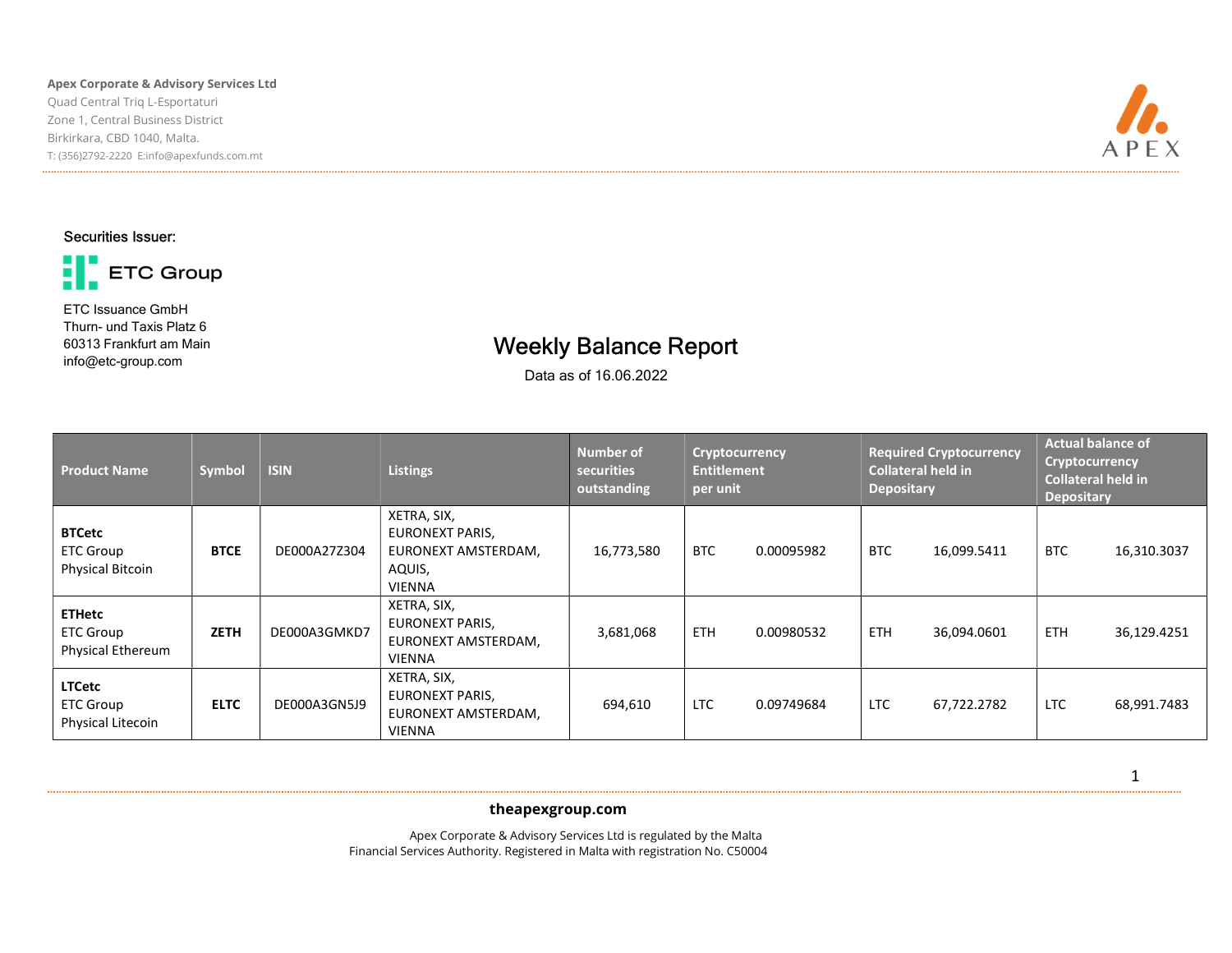### Apex Corporate & Advisory Services Ltd

Quad Central Triq L-Esportaturi Zone 1, Central Business District Birkirkara, CBD 1040, Malta. T: (356)2792-2220 E:info@apexfunds.com.mt



| <b>BCHetc</b><br><b>ETC Group</b><br><b>Physical Bitcoin</b><br>Cash | <b>BTCH</b> | DE000A3GTBU5 | XETRA, EURONEXT PARIS,<br>EURONEXT AMSTERDAM | 154,000 | <b>BCH</b>  | 0.00984582  | <b>BCH</b>  | 1,516.2560     | <b>BCH</b>  | 1,529.6274     |
|----------------------------------------------------------------------|-------------|--------------|----------------------------------------------|---------|-------------|-------------|-------------|----------------|-------------|----------------|
| <b>XLMetc</b><br><b>ETC Group</b><br><b>Physical Stellar</b>         | <b>STLR</b> | DE000A3GVK06 | <b>XETRA</b>                                 | 71,860  | XLM         | 24.73302248 | XLM         | 1,777,314.9955 | <b>XLM</b>  | 1,788,079.7687 |
| <b>XTZetc</b><br><b>ETC Group</b><br><b>Physical Tezos</b>           | <b>EXTZ</b> | DE000A3GVK14 | <b>XETRA</b>                                 | 79,900  | <b>XTZ</b>  | 0.98932090  | <b>XTZ</b>  | 79,046.7398    | <b>XTZ</b>  | 79,843.5371    |
| <b>DOTetc</b><br><b>ETC Group</b><br>Physical Polkadot               | <b>PLKA</b> | DE000A3GVKX6 | XETRA, SIX                                   | 65,500  | <b>DOT</b>  | 0.24733022  | <b>DOT</b>  | 16,200.1297    | <b>DOT</b>  | 16,340.7535    |
| <b>ADAetc</b><br><b>ETC Group</b><br>Physical Cardano                | <b>RDAN</b> | DE000A3GVKY4 | XETRA, SIX                                   | 113,800 | ADA         | 4.94660450  | <b>ADA</b>  | 562,923.5917   | ADA         | 566,195.0599   |
| <b>SOLetc</b><br><b>ETC Group</b><br>Physical Solana                 | <b>ESOL</b> | DE000A3GVKZ1 | XETRA, SIX                                   | 92,300  | SOL         | 0.09893209  | SOL         | 9,131.4319     | SOL         | 9,177.9320     |
| <b>UNIetc</b><br><b>ETC Group</b><br>Physical Uniswap                | <b>USWA</b> | DE000A3GWNR0 | <b>XETRA</b>                                 | 11,913  | UNI         | 0.99279645  | UNI         | 11,827.1841    | UNI         | 11,886.1832    |
| <b>ATOMetc</b><br><b>ETC Group</b><br><b>Physical Cosmos</b>         | <b>ATME</b> | DE000A3GWNQ2 | XETRA, SIX                                   | 10,159  | <b>ATOM</b> | 0.39711858  | <b>ATOM</b> | 4,034.3276     | <b>ATOM</b> | 4,055.0823     |

ł theapexgroup.com

 Apex Corporate & Advisory Services Ltd is regulated by the Malta Financial Services Authority. Registered in Malta with registration No. C50004 2